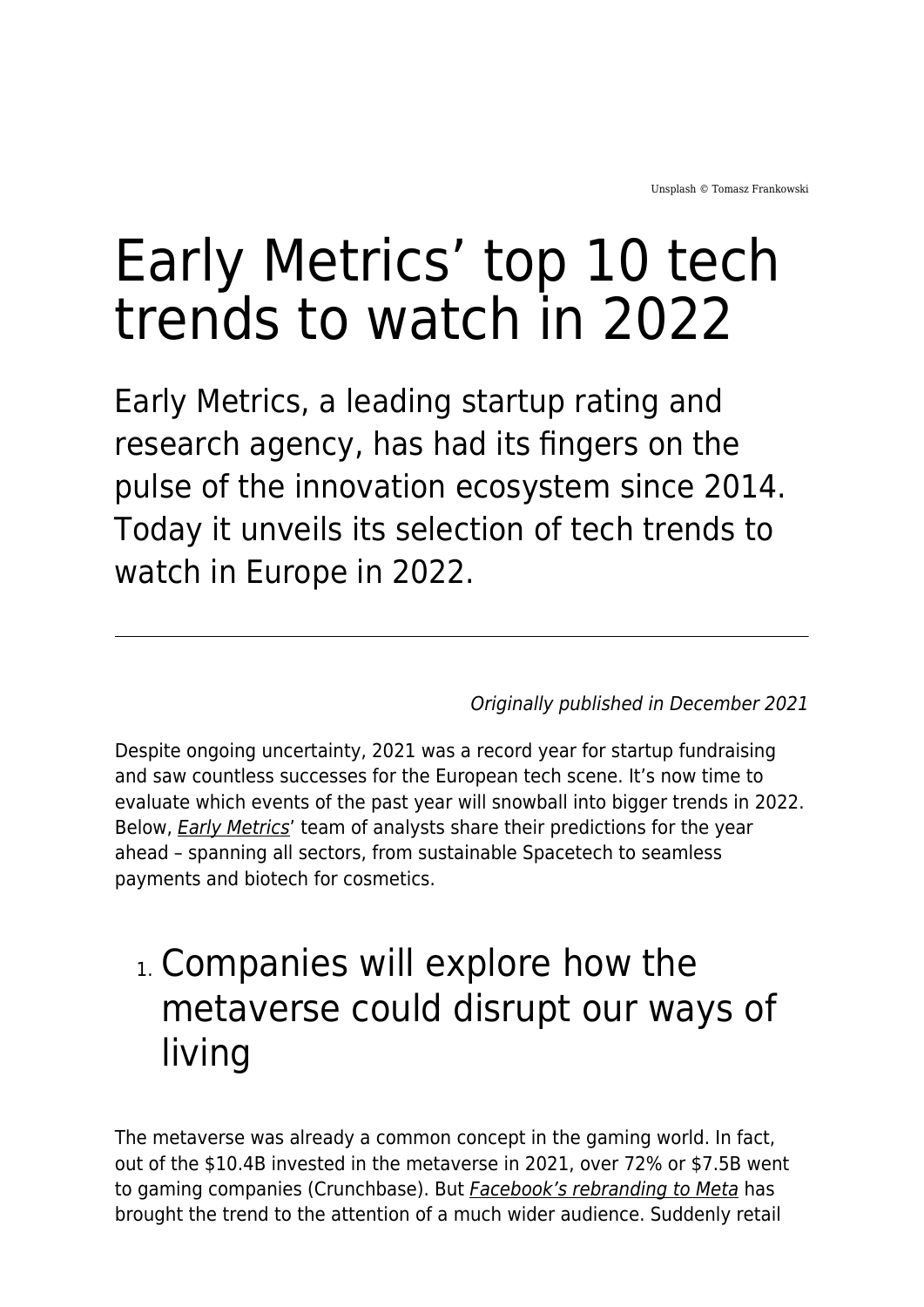giants are exploring how they could leverage the metaverse in their future communication and selling strategies. Corporates are also asking questions about the impact that the metaverse could have on the workplace and work practices. Startups developing solutions in the areas of blockchain, NFTs, augmented reality or other extended reality technologies will be sure to attract investment and corporate attention in 2022. In particular, retail brands in fashion and cosmetics are likely to become early adopters of metaverse and web3 solutions – as illustrated by Nike's recent acquisition of RTFKT Studios, a startup founded in January 2020 that makes virtual shoes as NFTs.

# 2. Frictionless payment solutions will grow ever popular

You may think payment tech is old news. Yet, the ever-growing number of fintech startups and amount of VC money flocking to this market segment are evidence that this trend is very much alive. Case and point: Sunday raised a staggering \$100M Series A round in September 2021. Investors were seduced by the French startup's seamless payment solution which enables restaurantgoers to pay via QR code scanning. With Sunday's recent success, we are also witnessing the result of Europe's maturing ecosystem of entrepreneurs. Indeed, the three co-founders had already proven their business chops through ManoMano, Big Mamma and [Zalando](https://www.zalando.co.uk/women-home/). Aside from QR-based technology, biometrics applied to payment is another technology to watch. For instance, the British startup FinGo received a strong growth potential score from Early Metrics for its technology, which authenticates payments by recognising the vein pattern in your finger (a safer alternative to fingerprint scanning). Lastly, we might see more cashier-less shops, à la Amazon-Go, pop up across Europe, bringing seamless shopping to a new level.

### 3. Startups will drive more carbon reduction initiatives

[The climate crisis will continue to spur on innovators and investors in 2022](https://www.maddyness.com/uk/2021/09/09/why-do-small-businesses-need-to-monitor-their-esg-we-spoke-to-the-experts/). Carbon reduction currently occupies the lion share of the effort and conversation surrounding climate change. Within this space, we are seeing startups getting increasingly specialised in certain areas of carbon reduction. Many choose to focus either on carbon capture, carbon upcycling, carbon offsetting or carbon auditing. Carbon offsetting, such as tree planting schemes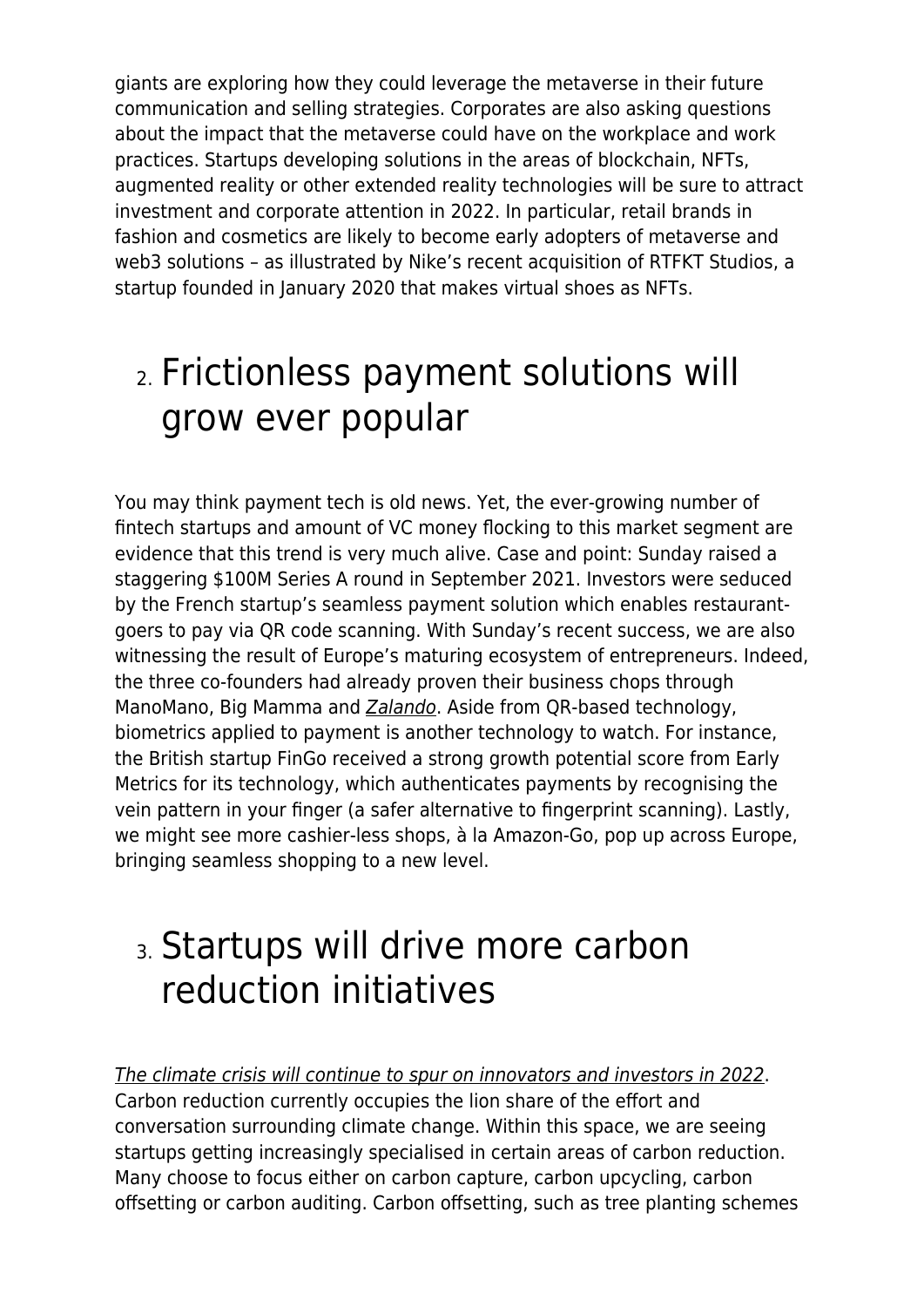run by the likes of Ecologi and Treeapp, is the densest of these four segments due to its lesser level of complexity. However, it may lose steam as environmental leaders view it as a short-term fix. On the other hand, carbon auditing companies are expected to boom as they respond to growing demand for efficient carbon footprint measurements within businesses. Lastly, carbon capturing and upcycling hold great potential but are still in their early days. The startups in these areas are mostly early stage and face considerable challenges in scaling their operations. Collaboration between large industrial players and such startups will, therefore, be vital to accelerate the maturing of carbon capture and upcycling technologies.

## 4. Sustainable finance will become more accessible

Sustainability concerns are also deeply affecting the finance world. In 2022, we can expect sustainable finance to become more accessible to both professional and retail investors. A growing number of millennials is, indeed, looking to align their financial behaviour with their eco-conscious beliefs. Several startups, including Moneyfarm, Clim8 and Circa5000, have already jumped on this opportunity. Through apps and digital platforms, they empower non-finance professionals to invest in sustainable ETFs in a few clicks. Other startups are providing solutions to help users track and limit the carbon footprint of their everyday spending. For instance, Doconomy has created a debit card that shows users the carbon footprint of the items they purchase and caps spending once they has reached a certain level of carbon emissions. Doconomy is one to watch in this space as it ranked among the top 20% of over 3000 startups rated by Early Metrics (in July 2020).

## 5. Biotech will transform cosmetics into a greener, healthier sector

Perhaps a less talked about trend on the horizon is that of biotech for the cosmetics sector. A growing number of companies are coupling the power of nature with cutting-edge biotechnology for healthier and more efficient cosmetics. Progress in genetic editing has opened the door to the production of synthetic ingredients that mimic natural ones. This could help protect natural resources that are typically exploited for this sector. In a further effort to green this industry, many players are moving away from petroleum-based ingredients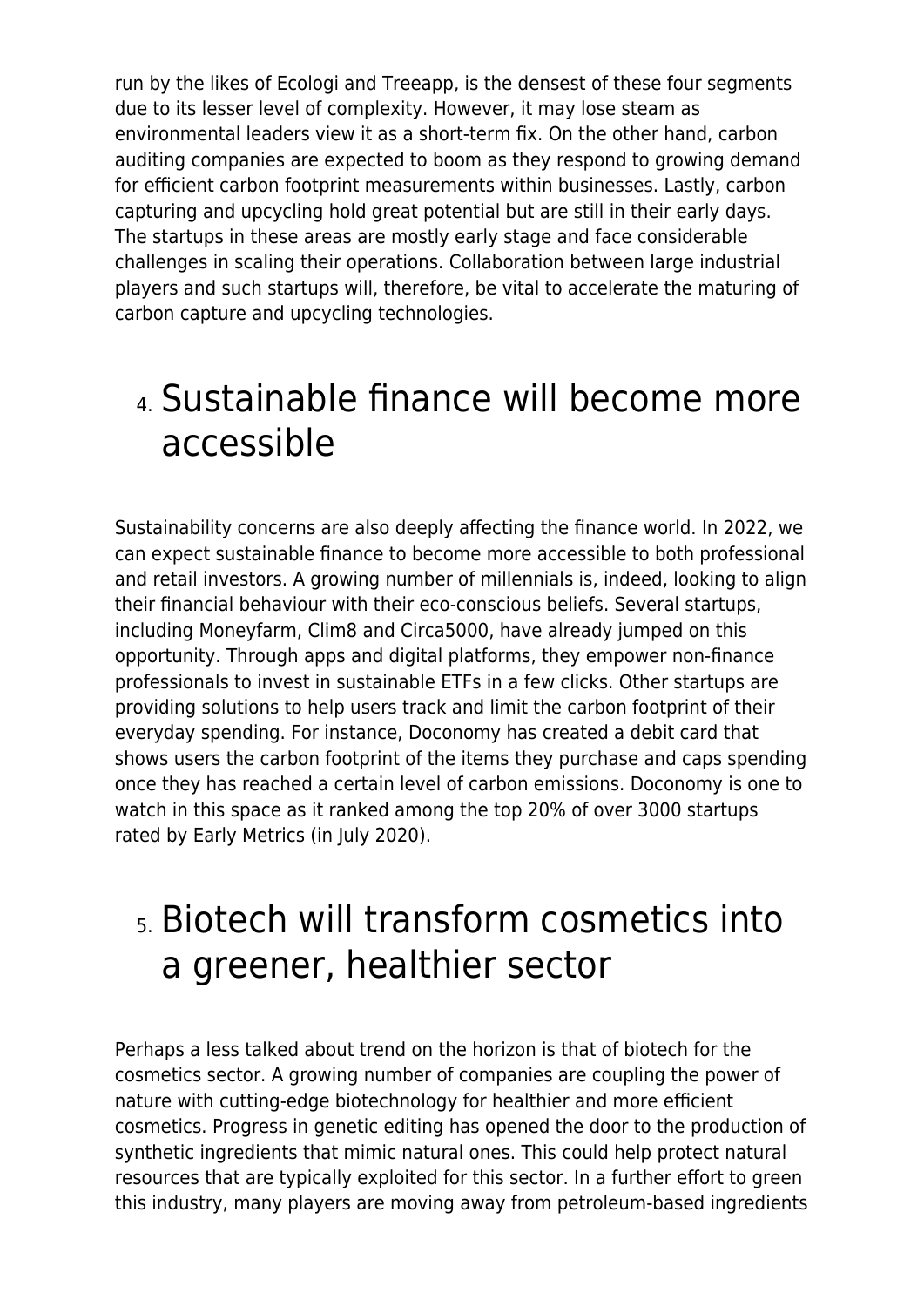to bio-massed derived ones. For example, the make-up company LAST (part of Global Bioenergies) makes its products long-lasting thanks to isododecane that is not derived from petroleum (as it usually is) but is obtained by fermenting plants. Biosurfactants are also on the rise, offering better alternatives to traditional foaming ingredients which can have a negative impact on skin health. The University of Manchester's biotech spin-out Holiferm is among the startups striving to make biosurfactant cheaper and more efficient, having recently raised £6.8M to upscale production.

## 6. Spacetech startups will play an ever more important role in sustainability

Moving from the micro to the macro, the spacetech scene is another one to watch in 2022. Admittedly, the biggest headlines in 2021 came from large scale projects by Space X, Blue Horizon and Virgin Galactic, rather than from startups. But small tech companies have been quietly working in the background on specific solutions for our future, both on and off planet Earth. A particularly fascinating aspect is spacetech for sustainability. For instance, some startups are developing satellite technology to collect real-time data to evaluate how green our buildings are (e.g. SatelliteVu) or to help farmers manage their crops more sustainably (e.g. Pixxel). Others like **[Astroscale](https://www.maddyness.com/uk/2021/08/02/why-do-we-need-to-clear-up-cosmic-debris/)**, which recently received funding from London-based Seraphim Space Investment Trust PLC, are working on extending the life of satellites already in orbit or remove old ones. There are even startups like D-Orbit working to clean up the space debris we have scattered so far. There is clearly a world – or rather a universe of opportunities opening up for startups in this sector.

## 7. AI for risk modelling for crisis management will continue to be relevant

AI for risk modelling has been an ongoing trend for at least the past five years and it will continue to be relevant in 2022. Both the COVID-19 pandemic and the climate crisis are putting predictive models to the test and forcing companies to seek new technologies to improve forecasts. While there are cross-industry developments of forecasting AI algorithms, healthcare, finance and insurance players stand to benefit most in the short-term. Nevertheless, we could see the emergence of more startups applying AI models to supply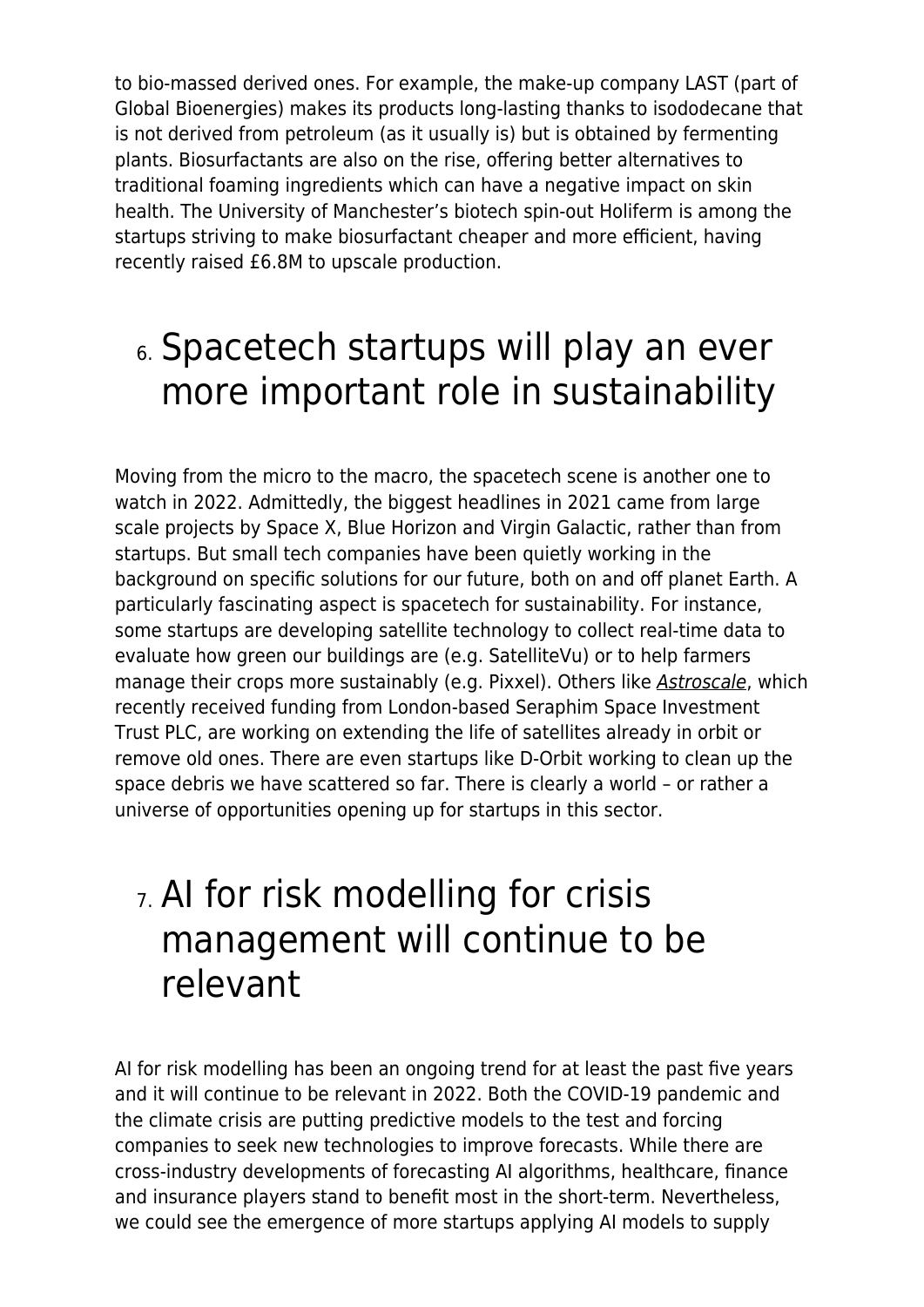chain management, seen as the pandemic exposed major flaws in traditional supply chain systems.

# 8. Corporates will seek tech tools to attract and retain young talent

While the Great Resignation is being felt more strongly in the US, Europe is still grappling with similar job market dynamics. The lockdown period has led many young professionals to reassess their values and the expectations they have of their job. Large companies with more traditional work cultures will want to invest resources into attracting and retaining young talent. So startups that help companies provide employee with perks, including health and wellbeing services, could stand to benefit. When it comes to flexibility and hybrid workplaces, corporates will also be hungry for digital collaboration and productivity tools to keep their teams engaged whilst providing them the greater flexibility they now expect. Moreover, large employers will also seek startups that can enable them to become more inclusive and sustainable (which would in turn improve their employer branding).

# 9. Grocery delivery space

2020 and 2021 were big years for delivery startups, especially for grocery delivery ones. A myriad of new players entered this market in what seemed like a blink of an eye. But as pandemic-related restrictions are phased out and consumers can freely go to the shops, will this still be a trend to watch? It is likely that 2022 will see a deceleration of this trend. The recent acquisition of Weezy by Getir might also be an omen for the months to come. Indeed, the market segment will stabilise with a few startups winning the race, and the rest either disappearing or getting acquired by competitors. As with any gig economy model, they will be likely to face criticism and challenges surrounding the protection and remuneration of their workers.

# 10. Biosecurity upstream in food production

Last but not least, preventing contamination and ensuring the safety of food